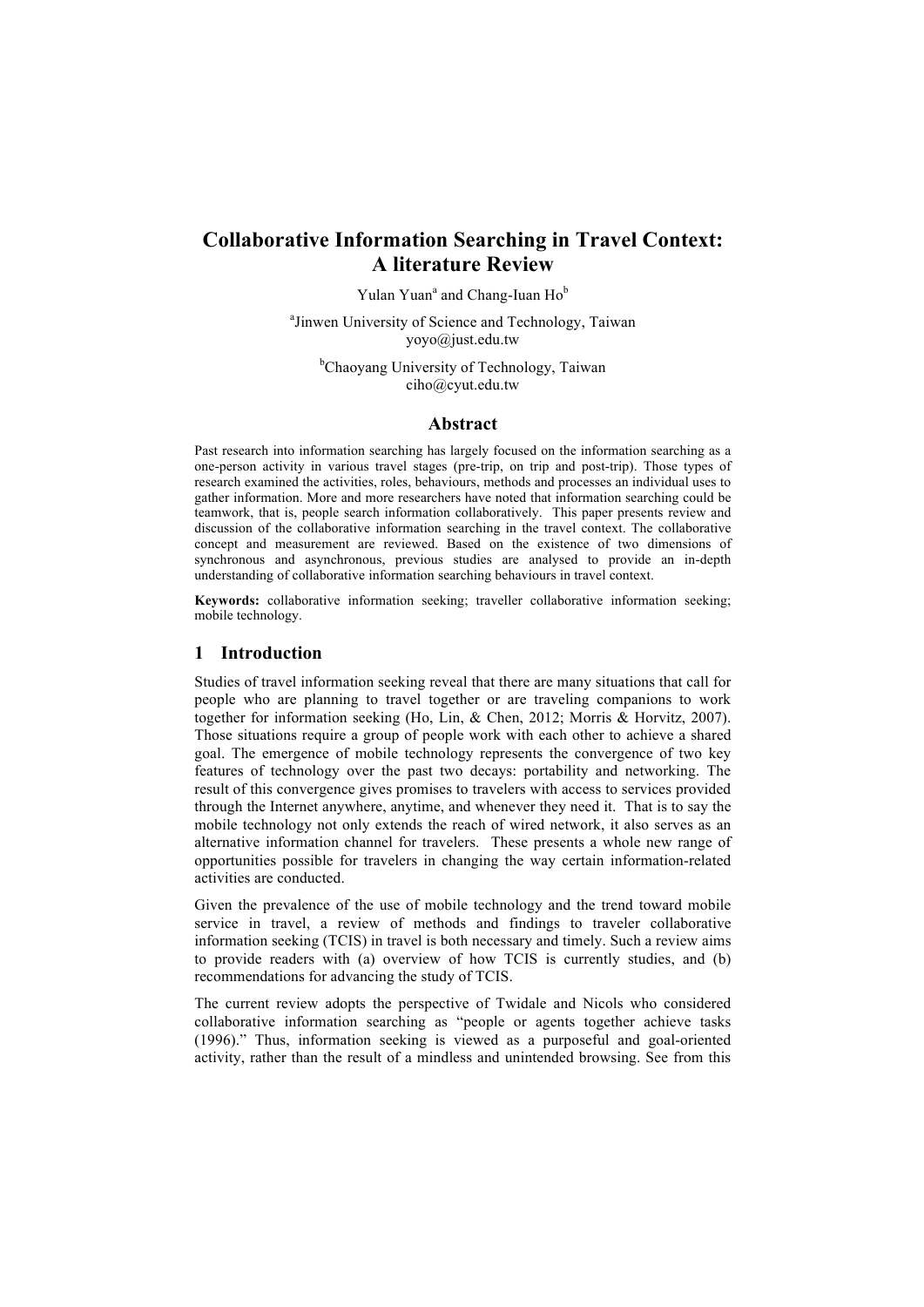perspective, TCIS is identified as a tourism information activity, which implicitly or explicitly involves searchers interacting with others directly through vocabulary, phrases, texts or visual displays as information sources in a search task-related tourism information seeking process in an online or offline co-located/remote setting or synchronously/asynchronously (Hansen & Järvelin, 2005).

To organize the current review, collaboration may be classified as remote or colocated as well as synchronous or asynchronous (Twidale, Nichols, & Paice, 1997). A range of information searching and exchange activities have been positioned in terms of spatial and temporal dimensions. Most of the activities via editorial information sources take place in terms of co-located/synchronous interactions, whereas mobile technology enables interactions to take place not in the same space and different time (See Table 1). The use of mobile technology facilitates remote interaction, social and networking that enable travelers work jointly (Brown & Chalmers, 2003). The following sections provide a summary of the four quarters introduced in Table 1. The summary is by no means exhaustive and is intended to highlight the types of research questions being explored by scholars in each quadrant of TCIS.

**Table 1.** The classification of collaborative use of mobile technology in information seeking in travel context

|            | <b>Synchronous</b>        | Asynchronous                       |
|------------|---------------------------|------------------------------------|
| Co-located | Face-to-face interactions | Unfinished and continuous<br>tasks |
| Remote     | Communication             | Sharing and Reminiscing            |

## **2 Review and Analysis of Research**

Many authors agree that the travel CIS research line emerged from the 1997's work of Brown and Metthew (2003). From this time onwards, there are hundreds of articles examined the use of mobile technology in tourism, while only twenty-three papers studied TCIS. Table 2 presents those researches by their focuses and methods employed.

**Table 2.** Literature Review on Collaborative Information Seeking in Travel Context

| <b>Topics Covered</b> |                                                      | Authors                                                                                                                             |  |
|-----------------------|------------------------------------------------------|-------------------------------------------------------------------------------------------------------------------------------------|--|
| a.                    | Conceptualization and phases                         | Brown and Chalmers (2003), Brown, Barry, et.<br>al. (2005), Arif, Du and Lee (2012a, 2012b).                                        |  |
| $\mathbf{b}$ .        | Tourist collaborative information<br>seeking process | Arif, Du and Lee (2012a, 2012b), Brown,<br>Barry, et. al. (2005), Morris (2007, 2008),<br>Watters, and Inkpen (2008), Rafidi (2013) |  |
| $\mathbf{c}$ .        | Research method and<br>measurement of CIS            | Morris $(2008)$ , Arif, Du and Lee $(2012a)$ ,<br>2012b)                                                                            |  |
| <sub>d</sub>          | Roles of users                                       | Imazu, Nakayama, and Joho (Imazu,<br>Nakayama, & Joho, 2011)                                                                        |  |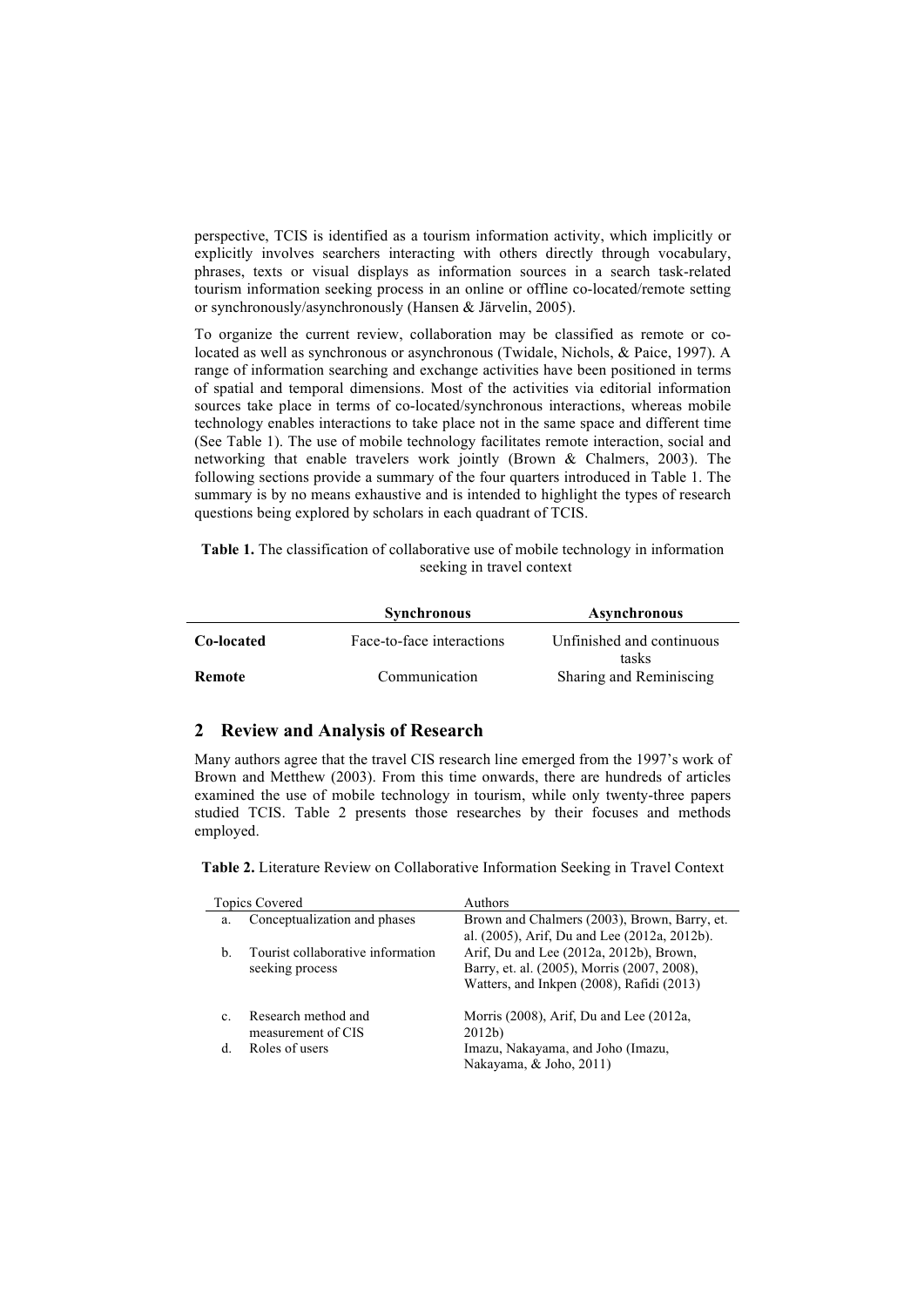e. Mobile functions in use Prestipino (2004), Reilly Mackay, Watters, and Inkpen (2008), Rafidi (2013)

Travel information seeking (TIS) activities involve planning, decision-making, and anticipation of the trip with other people. The community (network of people) may act as a gateway to the information repository, when information seekers are not sure they have the right information themselves. This leads to collaborative TIS, although very few researchers discuss the role that collaboration plays in information-seeking activities in the tourism domain. Perhaps TCIS already exists in a certain manner during the process of information search and retrieval. In fact, tourists search for information through their family and friends, travel consultants (e.g., Snepenger  $\&$ Snepenger, 1993) or travel agents (e.g., Kendall & Booms, 1989). In addition, wordof-mouth (WOM) allows customers to share information and opinions about a specific product, brand, or service (Hawkins & Roger, 2004). Seeking tourism WOMs is not only an information search strategy, but also another information channel. CTIS may implicitly be regarded as searchers seeking for tourism information using multiple information channels.

With the advances in Internet technology, WOM communication takes place from face-to-face contact to cyberspace. Electronic WOMs have been even more common on the Internet. Jeong and Jang (2011) point to the strong impact of e-WOM (including online review/recommendation) in the travel-related industries. The interpersonal influence of e-WOM has emerged as an effective marketing tool (Jeong and Jang 2012) and has driven customers to find WOM-based tourism information (Okazaki & Hirose, 2009). Social media websites play an important role in online TIS (Xiang & Gretzel, 2010). Within an online environment, people also exchange opinions and critiques regarding travel-related services in the electronic BBS (Ho et al., 2012).

Although researchers and practitioners lay emphasis on individual TIS behavior in a long run, a few researchers in the field of Information Science explore TCIS behavior by developing and designing associated systems. Prestipino (2004) proposes a community system supporting communication and collaboration in tourism, which is thread- and forum-based. In this system, a user discovers his/her information need more explicitly as follows: The community provides accurate and up-to-date information for the individual's information needs, the shared information is accessible without interfering with the community, and this forum-based information is reliable because it is reviewed by many people. Sometimes real-time interaction is necessary for dynamic TIS. However, this forum-based collaboration model does not provide such real-time interaction among tourists for situations where they need information instantly because the system takes a longer time to respond. Indeed, chat, voice or video communication for planning search strategy makes the collaboration convenient (Talja 2002). It is also expected to provide a TCIS mode on the platform of smartphones to support real-time interaction among information searchers.

In addition to internal sources and other external sources, searchers seek tourism information from other people. They may collaborate for various purposes such as gathering, verifying, updating information, as well as sharing information, knowledge and experience (2012b). The study by Arif, Du and Lee (2012a) refers to the most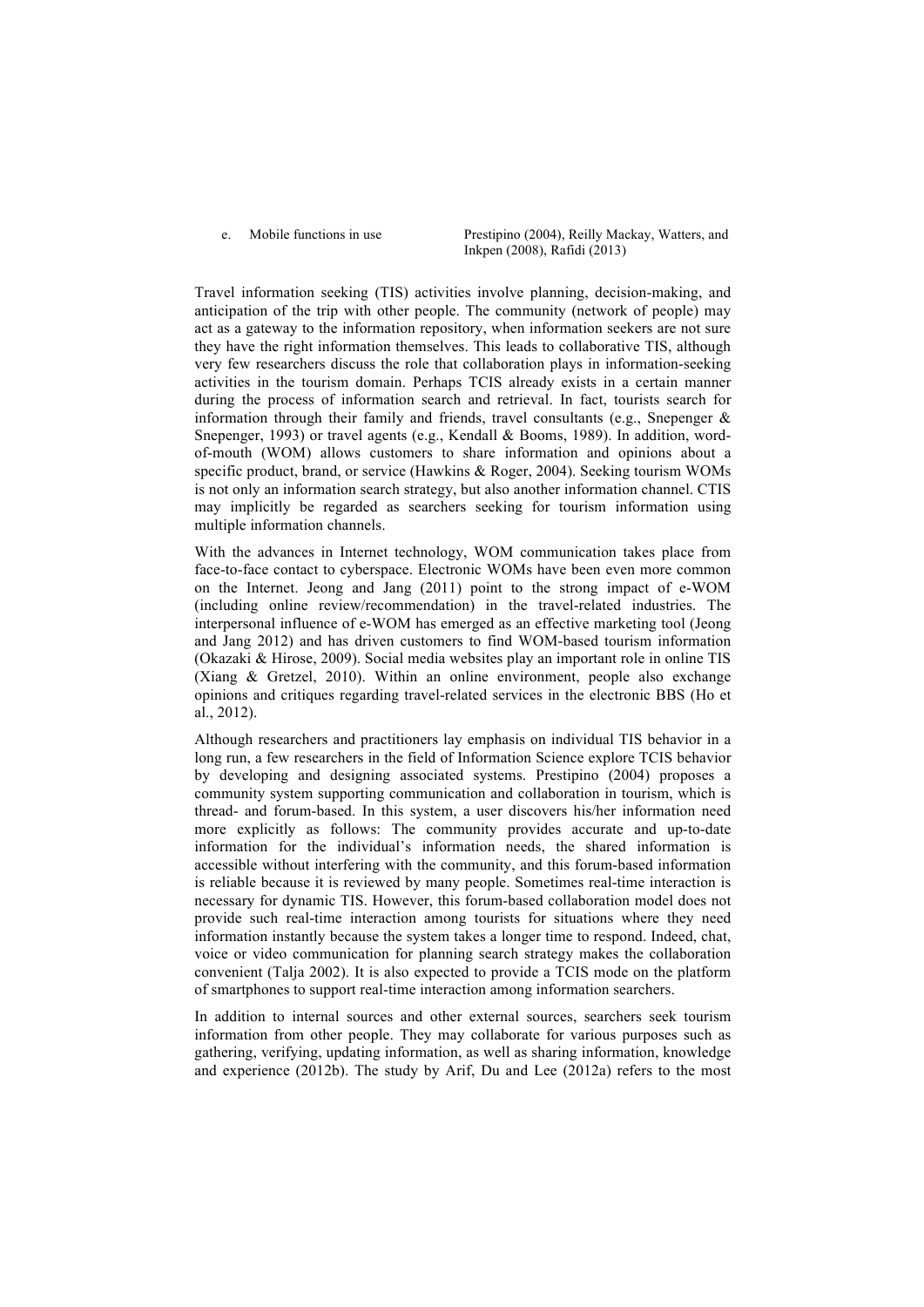frequently-used tourism keywords, the division of search tasks and the sharing of search results during the collaborative searches. Most respondents (71.4%) mentioned that the phone was used as the medium of collaboration, with e-mails accounting for 60%, and the other media (face-to-face and Web inquiries) for 31%. Based on the participants' responses, the desired features of the TCIS system include synchronous and asynchronous sharing and discussion, the capability to provide a past search history and feedback, chat, voice, and video call options, and searching, saving and sending options in the same window, and an organizer to support planning tips. Some of these desired TCIS tasks have been achieved through smartphones.

### **3 Conclusion**

The information needs of travellers are complex and dynamic, which are conditioned by trip stages and individual factors (e.g., trip purpose, weather, and transportation). Qualitative methods, including observation and video recording were the two approaches employed by the most studies. Most of research examined the TCIS in synchronous situations for way-finding and alternative travel plan. The new generations of mobile technology would be able to assist TCIS in various trip stages. Future research effort should examine TCIS in other quadrants.

#### **References**

- Arif, A. S. M., Du, J. T., & Lee, I. (2012a). Collaborative information retrieval in tourism: a study of user search behaviour, user interface and information retrieval performance. Paper presented at the Proceedings of the 4th Information Interaction in Context Symposium.
- Arif, A. S. M., Du, J. T., & Lee, I. (2012b). Towards a model of collaborative information retrieval in tourism. Paper presented at the Proceedings of the 4th Information Interaction in Context Symposium.
- Brown, B., & Chalmers, M. (2003). Tourism and mobile technology. Paper presented at the ECSCW 2003.
- Brown, B., Chalmers, M., Bell, M., Hall, M., MacColl, I., & Rudman, P. (2005). Sharing the square: collaborative leisure in the city streets. Paper presented at the ECSCW 2005.
- Hansen, P., & Järvelin, K. (2005). Collaborative information retrieval in an informationintensive domain. *Information Processing & Management*, 41(5), 1101-1119.
- Hawkins, D. I., & Roger, J. (2004). *Consumer Behavior, Building Marketing Strategy* (9th ed.). Boston, MA: McGraw-Hill.
- Ho, C.-I., Lin, M.-H., & Chen, H.-M. (2012). Web users' behavioural patterns of tourism information search: From online to offline. *Tourism Management*, 33(6), 1468-1482.
- Imazu, M., Nakayama, S. i., & Joho, H. (2011). Effect of explicit roles on collaborative search in travel planning task Information Retrieval Technology (pp. 205-214): Springer.
- Jeong, E., & Jang, S. S. (2011). Restaurant experiences triggering positive electronic word-ofmouth (eWOM) motivations*. International Journal of Hospitality Management*, 30(2), 356-366.
- Kendall, K., & Booms, B. H. (1989). Consumer perceptions of travel agencies: Communications, images, needs, and expectations*. Journal of Travel Research*, 27(4), 29-37.
- Morris, M. R., & Horvitz, E. (2007). SearchTogether: an interface for collaborative web search. Paper presented at the Proceedings of the 20th annual ACM symposium on User interface software and technology.
- Okazaki, S., & Hirose, M. (2009). Does gender affect media choice in travel information search? On the use of mobile Internet. *Tourism Management*, 30(6), 794-804.